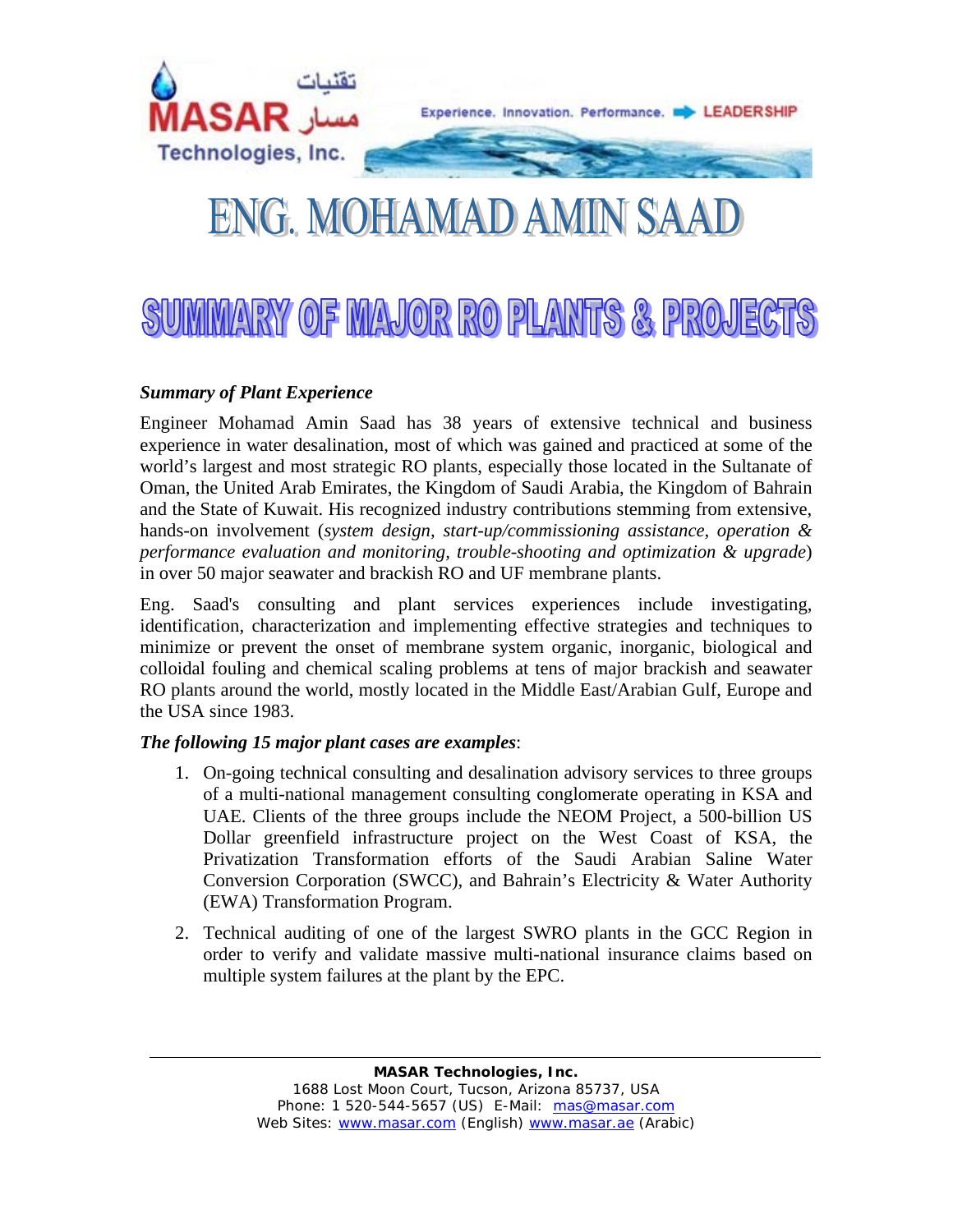

- 3. Consulting and plant services under an annual contract with a major independent water and power project developer and supplier to restore the performance and operational efficiency and resolve the organic fouling issues of a 37.5 MIGD SWRO plant in the UAE, as well as technical and contractual oversight of an adjacent 30 MIGD Expansion which just started commercial operation.
- 4. 16-month secondment as Technical/Engineering Director & Commissioning Manager with ACWA Power Barka, Oman, an API project company (Sept. 2012 – Dec. 2013) responsible for providing all engineering, evaluation, testing and commissioning support for a new SWRO plant constructed as an expansion of an existing IWPP Plant (UF/SWRO; 45,500 m<sup>3</sup>/day; 10 MIGD). His responsibilities included heavy technical and contractual oversight and monitoring of the project's EPC system design, construction, procurement and UF & RO systems control optimization, acceptance testing activities (factory and site) and progress schedule to assure full compliance with all agreed specs (Minimum Functional Specifications – MFS), best engineering practice and other parameters and restrictions. He also acted as liaison with Oman's Public Authority of Electricity and Water (PAEW) during the project's bidding and design phase, and Oman Power and Water Procurement Co. (OPWP) as well as its supervising Engineer on site (Mott McDonald) during the plant's construction and commissioning phases. **The project was successfully completed in record 17 months**.
- 5. 32-month full-time secondment as Operations Manager with BOWAREGE, an ACWA Power International project company (Jeddah, Jan. 2010 – Aug. 2012) responsible for investigating, troubleshooting and resolving the severe organic fouling and massive failures of membrane performance and availability due to very poor feed water intake location and water quality, as well as optimizing, upgrading BOWAREGE IWP UF/RO Desalination Plants  $(2 \times 25,000 \text{ m}^3/\text{day})$ ; 2 X 5.5 MIDG), the first and only large mobile desalination plants in the Kingdom and the world, in operation since 2008 at Shuaibah, Shuqaiq and Yanbu. **The results of his contractual and technical oversight and upgrade work included restoring and maintaining the operational efficiency and availability of the twin plants from less than 20% to over 90%, resulting in doubling the net project company revenues and bringing the project into full profitability from near bankruptcy**. The parent company's Chairman stated in a documented Board meeting that "*what was accomplished should be taught in Harvard Business School as a model of how to come out of a dire situation*". Due to this success, the project was later selected as the recipient of the prestigious 2011 Saudi Water and Power Forum's Award for Innovation.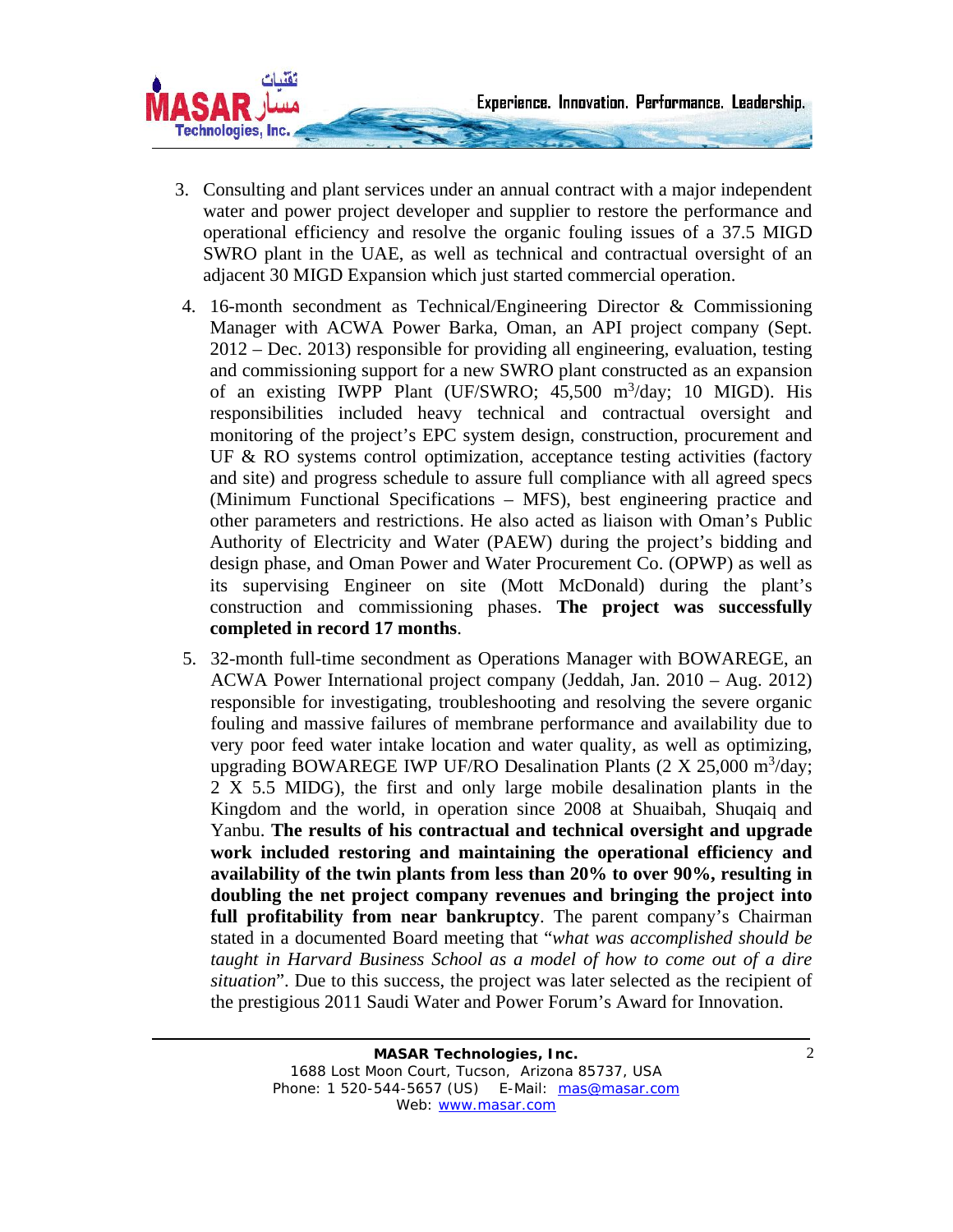

- 6. Assessing and evaluating (*as an in-house Expert Witness*) the pre-treatment system design and operational deficiencies at Shuaibah IWPP Expansion RO Plant  $(150,000 \text{ m}^3/\text{day})$ ; 33 MIGD), the first IWPP RO plant in KSA in operation since 2009 and serving the Makkah Region.
- 7. Assessing and evaluating the membrane and pretreatment performance and operational issues at Shuqaiq IWPP RO Plant (230,000 m<sup>3</sup>/day, 50.6 MIGD), KSA, in operation since 2010 and serving the Madinah & Taif Regions.
- 8. Troubleshooting and resolving the severe organic fouling issues at Buraidah Municipal UF/RO Plant (160,000 m<sup>3</sup>/day; 35.2 MIGD), one of the largest operational brackish water RO plants of its kind worldwide in operation since 2008.
- 9. Troubleshooting and resolving the organic fouling issues affecting the Toray spiral-wound but not the DuPont hollow-fine fiber membrane trains at Al-Jubail SWRO Plant  $(90,909 \text{ m}^3/\text{day}; 20 \text{ MIGD})$ , in operation since 2000 as the largest seawater RO plant in the world at the time. The issues were resolved by identifying the main source or fouling (cationic polyelectrolyte) and stopping it, which resulted in baseline restoration of design and operational performance parameters.
- 10. Evaluating the 15-year operational efficiency and performance, as well as advise on upgrade requirements of the 6 Riyadh Water & Sewerage Dept. Desalination Plants (Salboukh, Manfouha I & II, Buwaib, Malaz & Shmeisi), the first large commercial RO plants in the KSA and the world totaling 206,000 m<sup>3</sup>/day (45.32 MIGD) in capacity and in operation since 1984.
- 11. Addressing the potential for biological fouling at UAE's remote Area RO Plants in UAE (total 8), including:
	- a) Sir Baniyas SWRO Plant
	- b) Dalma SWRO Plant
	- c) Abu Al-Abyadh SWRO Plant
	- d) Mirfa SWRO Plant
	- e) UAE Army RO Plants.

Provisions for shock chlorination (replacing continuous chlorination as the standard disinfection method) and relocation of the dechlorination dosing point to downstream of the micron filters (instead of upstream) resulted in preventing the incidence of biofouling at these pioneer plants for several years of operation despite the deficient intake and pretreatment system design.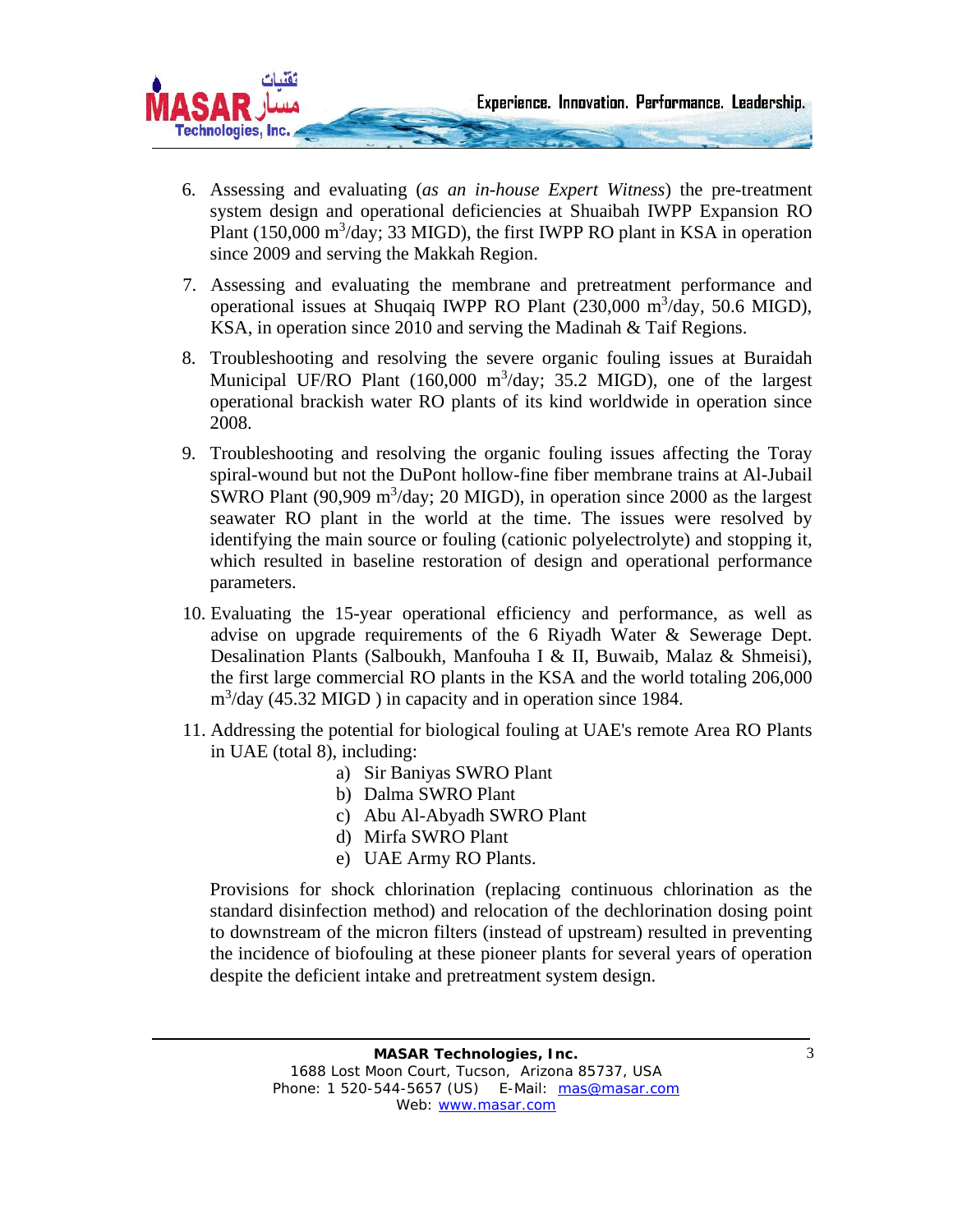

- 12. Investigating, troubleshooting and resolving the biological fouling issues at Ras Abu Jarjur RO Plant (56,000 m<sup>3</sup>/day; 12.32 MIGD), in operation since 1984 in Bahrain.
- 13. Investigating, troubleshooting and resolving the biological fouling issues of the Saudi ARAMCO seawater RO desalination plants at Tanajib  $(10,000 \text{ m}^3/\text{day})$ ; 2.2 MIGD) and at Safaniya  $(17,000 \text{ m}^3/\text{day}; 3.75 \text{ MIGD}).$
- 14. Investigating, troubleshooting and resolving the biological fouling issues at Al-Birk RO Plant (1,000 m<sup>3</sup>/day; 220 KIGD), the first SWRO plant in the KSA and GCC Region, in operation since 1983.
- 15. Investigating, troubleshooting and resolving the membrane water hammer issues at Ghar Lapsi RO Plant  $(21,000 \text{ m}^3/\text{day})$ ; 4.62 MIGD), the first large commercial seawater RO plant in the world in operation since 1983 in Malta.

### *Projects Worked on as Director of Technical Marketing, Decision Investments, Inc., Biosphere 2® Project*

- 1. Design and implementation of once-through treatment system for remediation and discharge of one million gallons of highly-contaminated wastewater in accordance with federal and state environmental regulations.
- 2. At his own initiative, Eng. Saad successfully led a team in designing, coordinating and implementing a comprehensive environmental waste management and regulatory plan site-wide at the Biosphere 2 project in Arizona. The plan included the system included a filtration system and an RO membrane system to remove contaminants and heavy metals to acceptable levels for discharge.
- 3. Evaluation, upgrade and monitoring of Biosphere $2^{\circledR}$  internal and site water systems.
- 4. The potable water system, part of the enclosed water cycle inside the Biosphere, was completely redesigned and refurbished, achieving reliable and safe water supplies for internal potable use. The upgrade included re-commissioning of the moth-balled ultraviolet disinfection system and removal of toxic contaminants from the product water.
- 5. Evaluation, trouble-shooting, upgrading, optimizing Biosphere2® critical CO2 abatement chemical system, as well as designing and implementing the site's environmental waste management compliance plans.